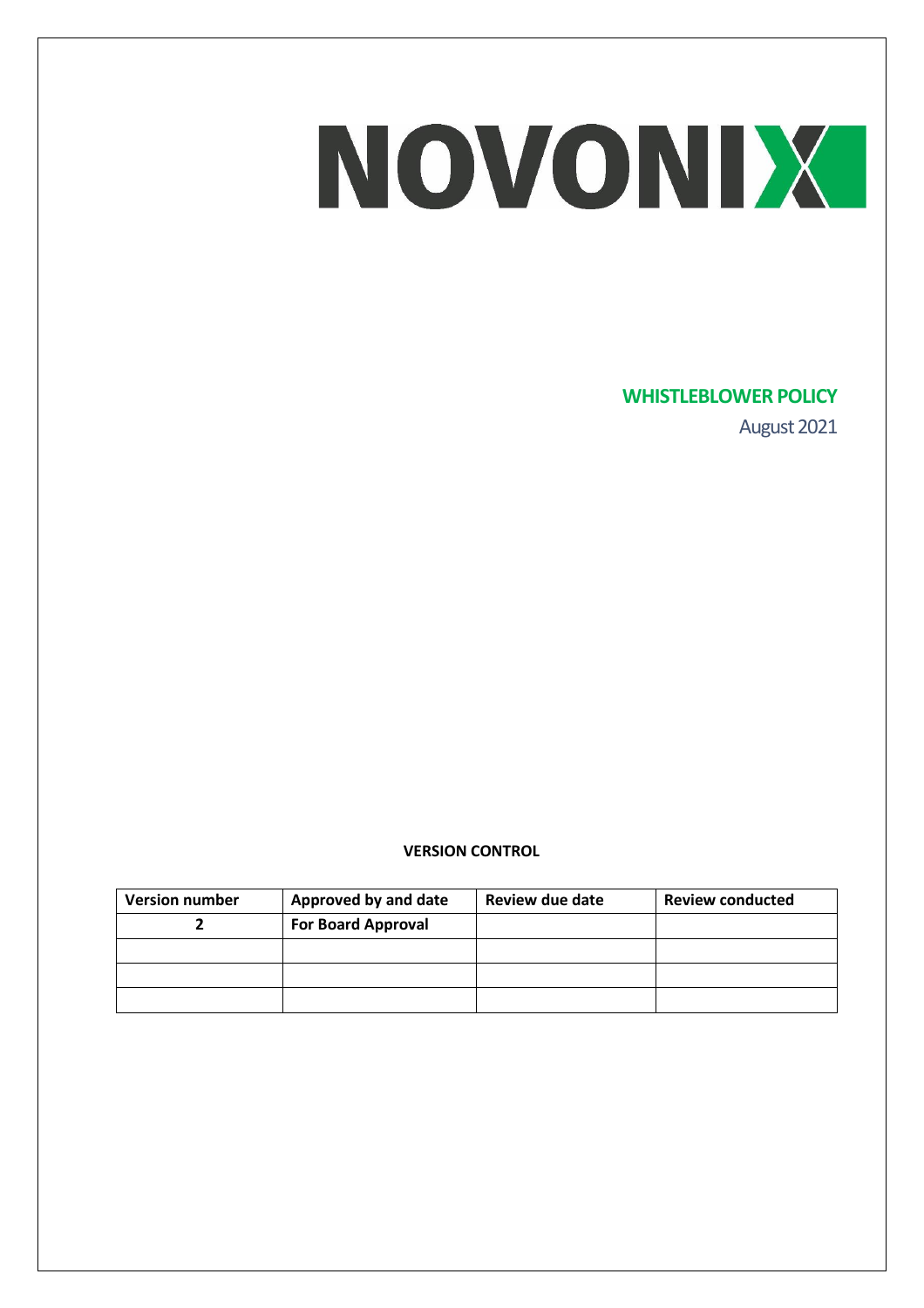### **WHISTLEBLOWER POLICY**

### **1. PURPOSE**

NOVONIX Limited and its subsidiaries **(NOVONIX)** are committed to the highest standards of conduct and ethical behaviour in all of its business activities and in promoting and supporting a culture of honest and ethical behaviour, corporate compliance and good corporategovernance.

NOVONIX encourages the reporting of any instances of suspected unethical, illegal, fraudulent or undesirable conduct involving the NOVONIX business and provides protections and measures so that those persons who make a report may do so confidentially and without fear of intimidation, disadvantage or reprisal. This policy is to provide transparency around the process of receiving and investigating matters that fall within the policy appropriately and on a timely basis.

This policy is prepared to ensure that NOVONIX complies with its obligations under the Corporations Act and other applicable (including US and Canadian) laws. NOVONIX will make it available on their website and in such other ways as will ensure the policy is available to officers and employees in the group and persons wishing to use it, and that the spirit of the policy is followed .

### **2. WHO THIS POLICY APPLIES TO?**

This policy applies to officers and employees of NOVONIX, persons who supply goods or services to NOVONIX, and their relatives and dependents.

### **3. WHAT IS REPORTABLE CONDUCT?**

You may make a report under this policy if you have reasonable grounds to suspect that an NOVONIX director, officer, employee, contractor, supplier, tenderer or other person who has business dealings with NOVONIX has engaged in conduct ("**Reportable Conduct**") which:

- is dishonest, fraudulent or corrupt, including bribery;
- is illegal activity (such as theft, violence, harassment or intimidation, criminal damage to property or other breaches of state or federal law);
- is unethical or in breach of NOVONIX's policies (such as dishonestly altering company records or data, adopting questionable accounting practices or wilfully breaching NOVONIX's Code of Conduct or other policies or procedures);
- is potentially damaging to NOVONIX, a NOVONIX employee or a third party, such as unsafe work practices, environmental damage, health risks or abuse of NOVONIX's property orresources;
- amounts to an abuse of authority;
- may cause financial loss to NOVONIX or damage its reputation or be otherwise detrimental to NOVONIX' interests;
- involves harassment, discrimination, victimisation or bullying, other than personal work-related grievances as defined in the Corporations Act 2001 (Cth) ("Corporations Act"); or
- involves any other kind of misconduct or an improper state of affairs or circumstances.

**Annexure A** describes special protections for whistleblowers who disclose information concerning misconduct or an improper state of affairs or circumstances in relation to NOVONIX or a related body corporate under the Corporations Act.

**Annexure B** describes special protections for tax whistleblowers.

Disclosure of matters other Reportable Conduct does not qualify for protection under the Corporations Act (or the Taxation Administration Act, where relevant), although protection may be afforded under US or Canadian law (where the Reportable Conduct relates to matters in those jurisdictions).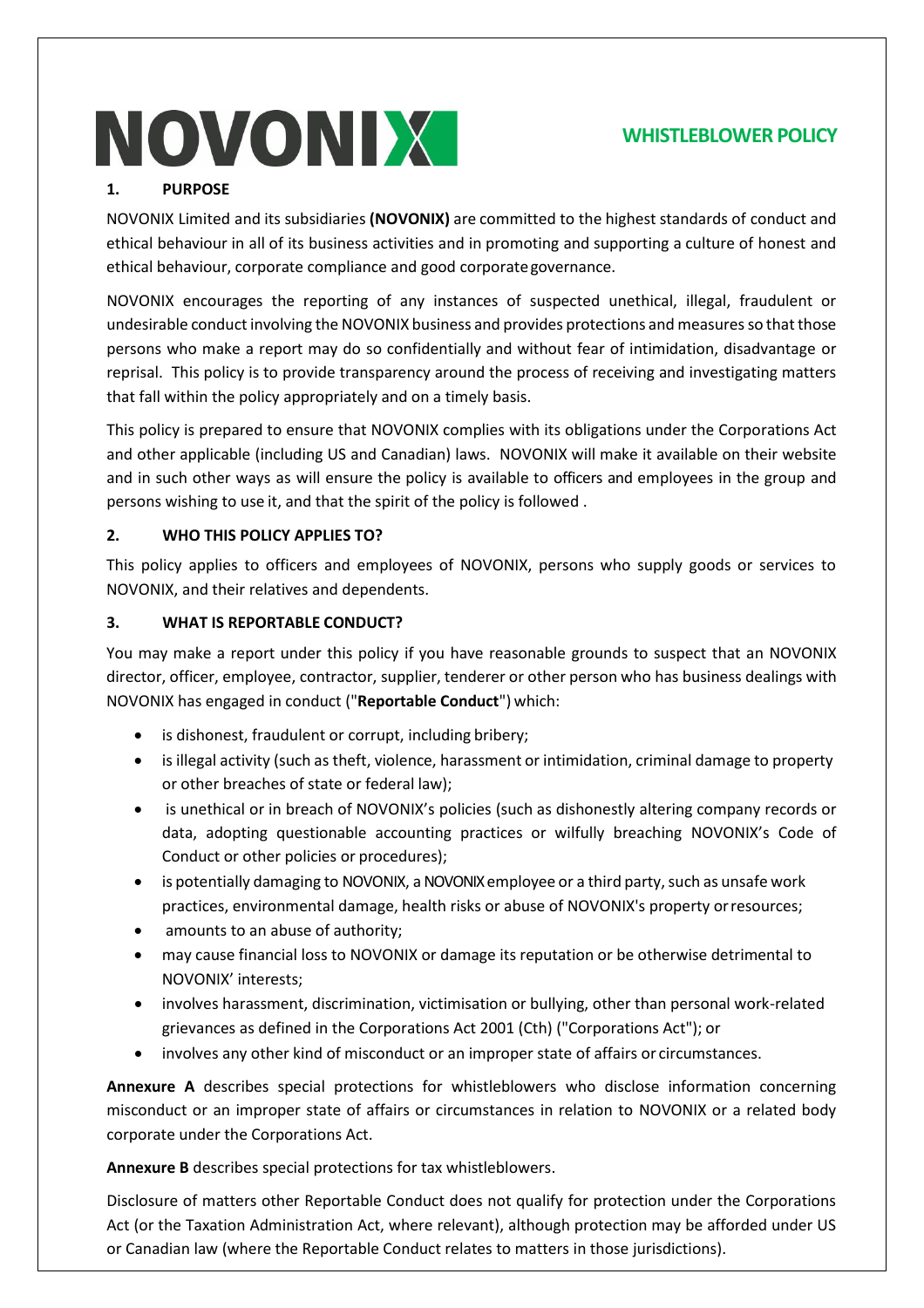### **WHISTLEBLOWER POLICY**

Disclosures relating to personal work-related grievances (such as interpersonal conflicts or decisions regarding terms of employment) do not qualify for protection under the Corporations Act unless in certain circumstances (such as obtaining legal advice about the operations of the whistleblower protections in the Corporations Act).

### **4. WHO CAN I MAKE A REPORT TO?**

NOVONIX has several channels for making a report if you become aware of any issue or behaviour which you consider to be Reportable Conduct.

**For the purposes of this policy** to ensure appropriate escalation and timely investigation, we request that reports are made to any one of our Protected Disclosure Officers, listed below:

### **Company Secretary**

Suzanne Yeates Phone: 0439 310 818 Email[: suzanne.yeates@oasolutions.com.au](mailto:suzanne.yeates@oasolutions.com.au)

### **Chairman**

Tony Bellas Mobile:0412 244 385 Email:tony@tonybellas.com

Reports can also be made to ASIC (www.asic.gov.au) and, in certain limited circumstances, journalists or parliamentarians.

Reports may also be posted anonymously to c/- NOVONIX Limited, PO Box 10348, Brisbane QLD 4000 (marked to the attention of one of the Protected Disclosure Officers).

You may also raise the matter with an "officer" or "senior manager" of the company. This includes a director, or a senior manager in the company who makes, or participates in making, decisions that affect the whole, or a substantial part, of the business of the company, or who has the capacity to affect significantly the company's financial standing. This may include the Chief Executive Officer or senior manager.

Matters involving the Chairman or Company Secretary should be raised with the Chair of the Audit Committee or auditor.

Persons to whom this policy applies may wish to seek additional information from either the Protected Disclosure Officers or an independent legal advisor before making formal disclosure. Any approaches will be treated in strict confidence.

### **5. NOVONIX INVESTIGATION OF REPORTABLE CONDUCT**

NOVONIX will investigate all matters reported under this policy as soon as practicable after the matter has been reported. A Protected Disclosure Officer may, with your consent, appoint a person to assist in the investigation of a report. Where appropriate, NOVONIX will provide feedback to you regarding the investigation's progress and/or outcome (subject to considerations of the privacy of those against whom allegations are made).

The investigation will be conducted in an objective and fair manner, and otherwise as is reasonable and appropriate having regard to the nature of the Reportable Conduct and the circumstances.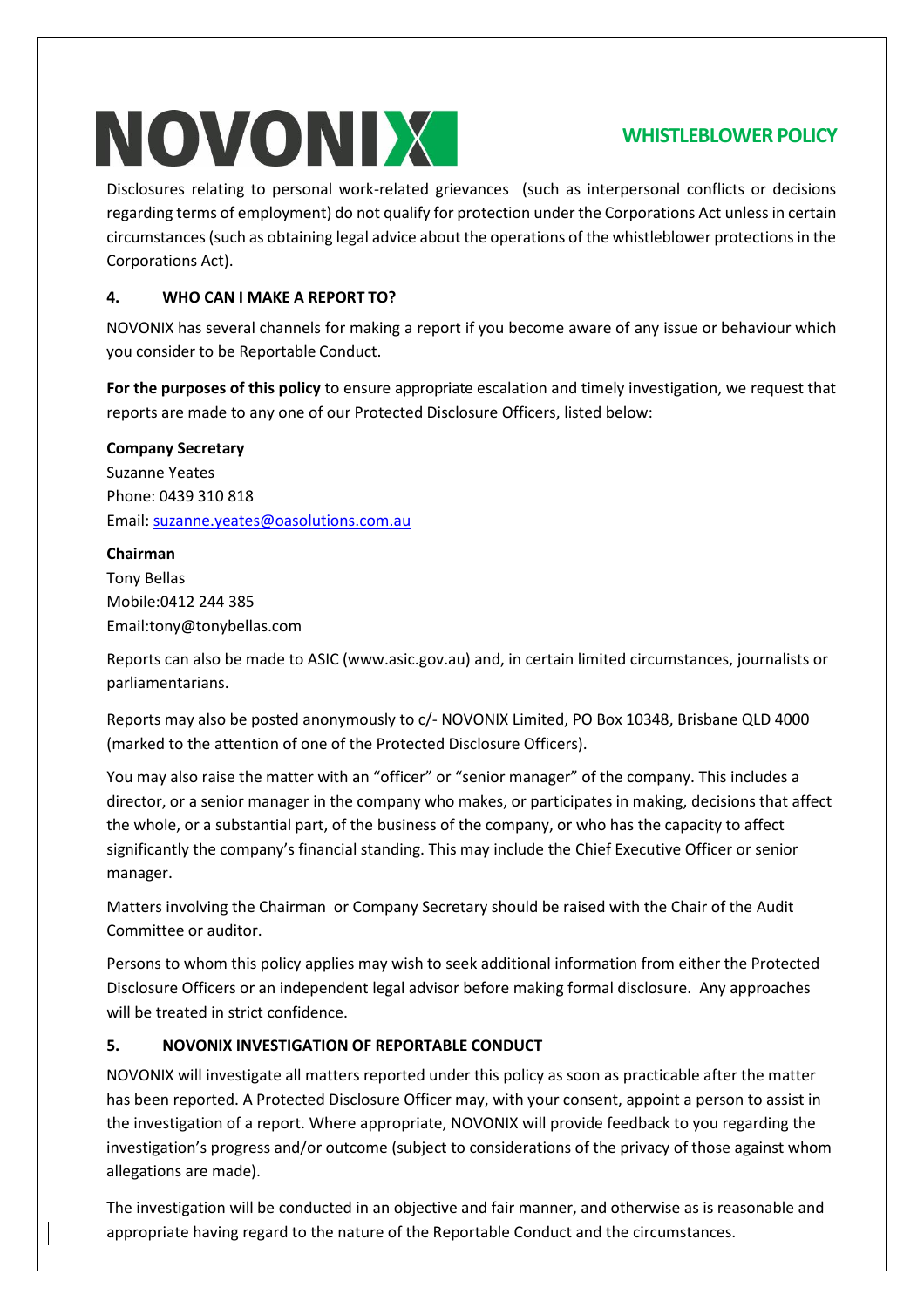### **WHISTLEBLOWER POLICY**

While the particular investigation process and enquiries adopted will be determined by the nature and substance of the report, in general, as soon as practicable upon receipt of the report, if the report is not anonymous, a Protected Disclosure Officer or investigator will contact you to discuss the investigation process including who may be contacted and such other matters as are relevant to the investigation.

Where a report is submitted anonymously, NOVONIX will conduct the investigation and its enquiries based on the information provided to it.

### **6. PROTECTION OF WHISTLEBLOWERS**

NOVONIX is committed to ensuring confidentiality in respect of all matters raised under this policy, and that those who make a report are treated fairly and do not suffer detriment.

*a. Protection against detrimental conduct*

Detrimental treatment includes dismissal, demotion, harassment, discrimination, disciplinary action, bias, threats or other unfavourable treatment connected with making a report. If you are subjected to detrimental treatment as a result of making a report under this policy, youshould:

- Inform a Protected Disclosure Officer, officer or senior manager within your relevant division/business unit immediately under the divisional whistleblower policy; or
- raise it in accordance with paragraph 3 of this policy.

### *b. Protection of your identity and confidentiality*

Subject to compliance with legal requirements, upon receiving a report under this policy NOVONIX will only share your identity as a whistleblower or information likely to reveal your identity if:

- you consent;
- the concern is reported to the Australian Securities and Investments Commission ("ASIC"), the Australian Prudential Regulation Authority ("APRA"), the Tax Commissioner or the Australian Federal Police ("AFP"); or
- the concern is raised with a lawyer for the purpose of obtaining legal advice or representation.

If NOVONIX needs to investigate a report, it may disclose information that could lead to your identification, but it will take reasonable steps to reduce this risk.

Any disclosures of your identity or information likely to reveal your identity will be made on a strictly confidential basis.

### *c. Protection of files and records*

All files and records created from an investigation will be retained securely. Unauthorised release of information to someone not involved in the investigation (other than senior managers or directors who need to know to take appropriate action, or for corporate governance purposes) without your consent as a whistleblower will be a breach of this policy.

Whistleblowers are assured that a release of information in breach of this policy will be regarded as a serious matter and will be dealt with under NOVONIX's disciplinary procedures.

The Corporations Act gives special protection to disclosures about breaches of that Act, provided certain conditions are met – refer to Annexure A for further details.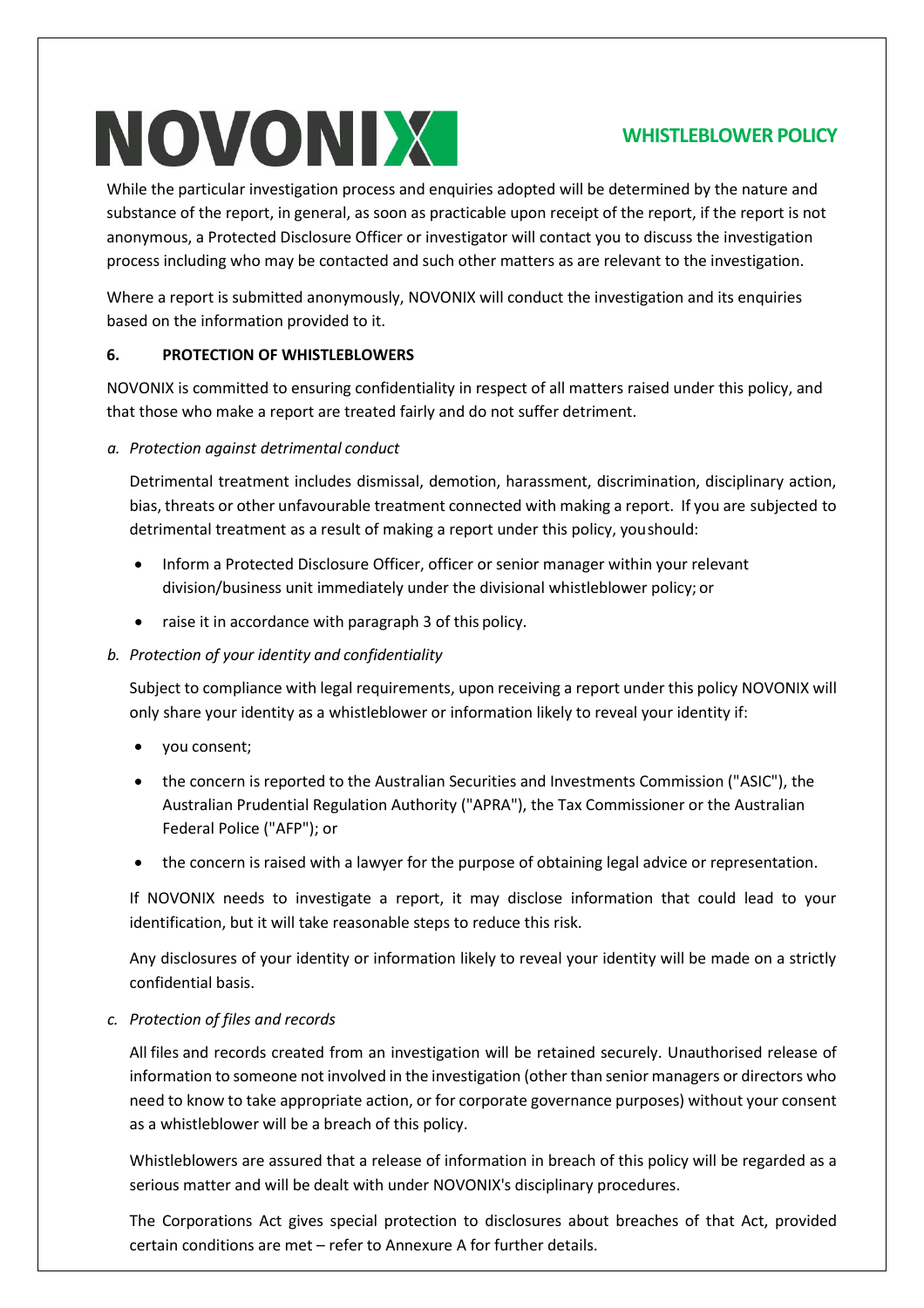### **WHISTLEBLOWER POLICY**

The Taxation Administration Act 1953 (Cth) ("Taxation Administration Act") also gives special protection to disclosures about breaches of any Australian tax law, provided certain conditions are met (refer to Annexure B for further details).

### **7. DUTIES OF EMPLOYEES IN RELATION TO REPORTABLE CONDUCT**

It is expected that employees of NOVONIX who become aware of actual or suspect on reasonable grounds, potential cases of Reportable Conduct will make a report under this policy or under other applicable policies.

### **8. REPORTING PROCEDURES**

Business Units and Protected Disclosure Officers (as appropriate) will report to the NOVONIX Board on the number and type of whistleblower incident reports annually, to enable NOVONIXto address any issues at a business unit and/or Group level. These reports will be made on a 'no names' basis, maintaining the confidentiality of matters raised under this policy.

The NOVONIX Audit and Risk Committee will receive copies of whistleblower reports, and whistleblower reports from Protected Disclosure Officers (as appropriate). In addition, serious and/or material Reportable Conduct will be considered by the Protected Disclosure Officers for immediate referral to the Chairman of the Audit and Risk Committee.

### **9. AMENDMENT OF THIS POLICY**

This policy cannot be amended without approval of the NOVONIX Board. It will be reviewed from time to time to ensure that it remains effective and meets best practice standards and the needs of NOVONIX.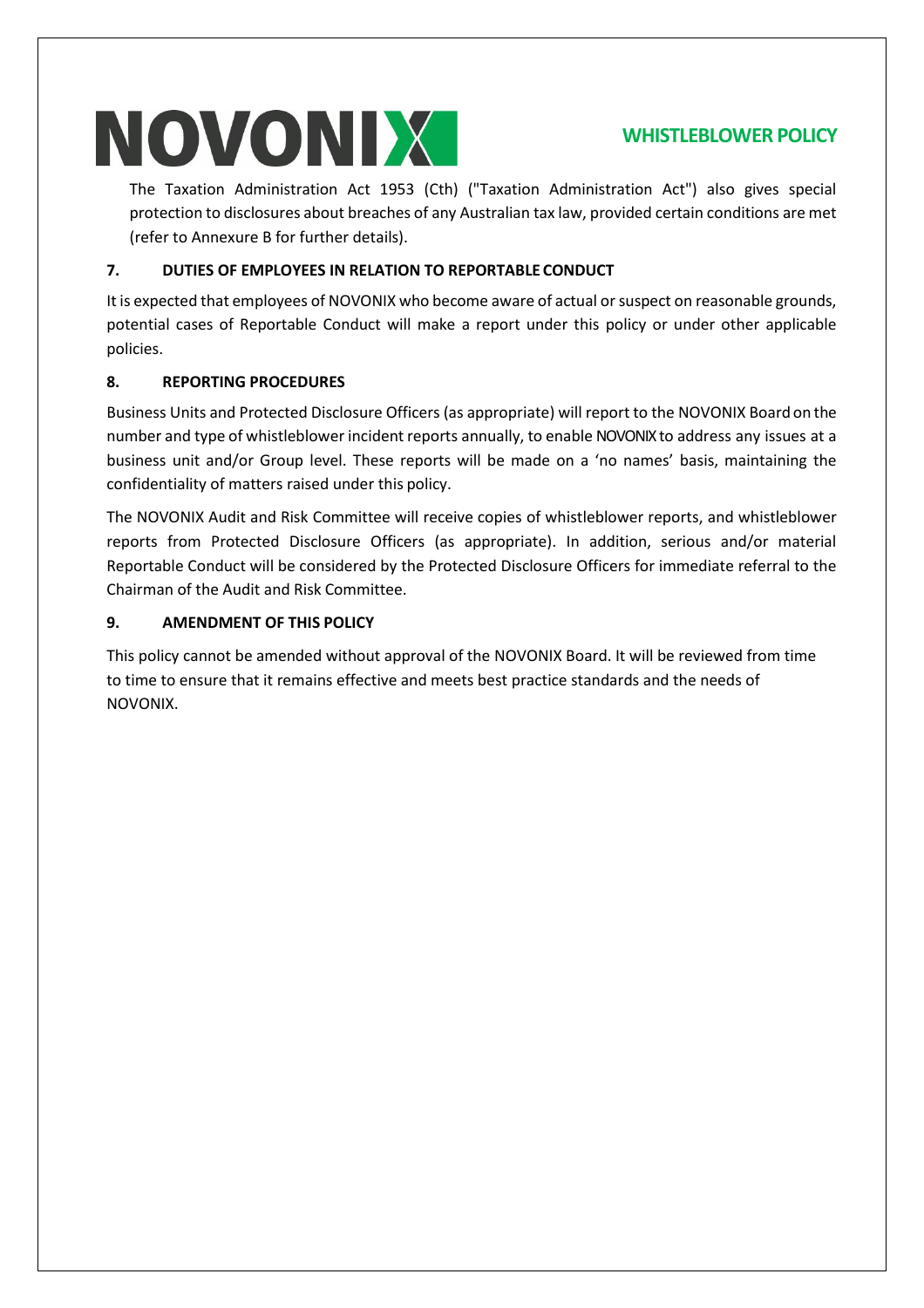### **WHISTLEBLOWER POLICY**

#### **Annexure A – Special protections under the Corporations Act**

The Corporations Act gives special protection to disclosures about any misconduct or improper state of affairs relating to NOVONIX if the following conditions are satisfied:

- *1. the whistleblower is or has been:*
	- a. an officer or employee of NOVONIX;
	- b. an individual who supplies goods or services to NOVONIX or an employee of a person who supplies goods or services to NOVONIX;
	- c. an individual who is an associate of NOVONIX; or
	- d. a relative, dependent or dependent of the spouse of any individual referred to at (a) to (c) above.

#### *2. the report is made to:*

- a. a Protected Disclosure Officer;
- b. an officer or senior manager of NOVONIX concerned;
- c. NOVONIX's external auditor (or a member of that audit team);
- d. an actuary of NOVONIX;
- e. ASIC;
- f. APRA; or
- g. a legal practitioner for the purpose of obtaining legal advice or legal representation in relation to the operation of the whistleblower provisions in the Corporations Act;

The whistleblower has reasonable grounds to suspect that the information being disclosed concerns misconduct, or an improperstate of affairs or circumstancesin relation to the NOVONIX. Thismay include a breach of legislation including the Corporations Act, an offence against the Commonwealth punishable by imprisonment for 12 months or more, or conduct that represents a danger to the public or financial system.

Examples of conduct which may amount to a breach of the Corporations Act include: insider trading, insolvent trading, breach of the continuous disclosure rules, failure to keep accurate financial records, falsification of accounts, failure of a director or other officer of the Group to act with the care and diligence that a reasonable person would exercise, or to act in good faith in the best interests of the corporation or failure of a director to give notice of any material personal interest in a matter relating to the affairs of the company.

The protections given by the Corporations Act when these conditions are met are:

1. the whistleblower is immune from any civil, criminal or administrative legal action (including disciplinary action) for making the disclosure;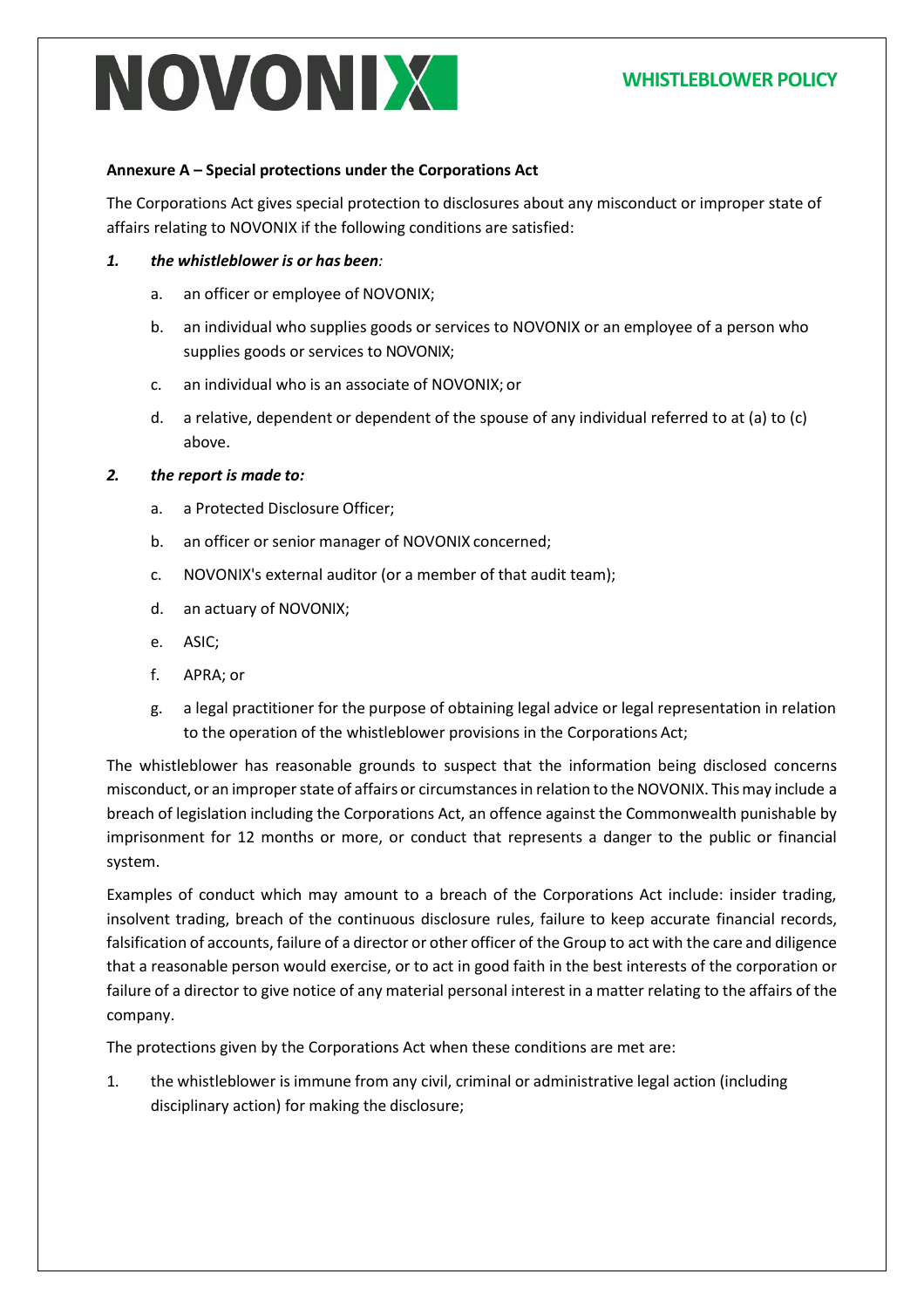### **WHISTLEBLOWER POLICY**

- 2. no contractual or other remedies may be enforced, and no contractual or other rightmay be exercised, against the whistleblower for making the report;
- 3. in some circumstances, the reported information is not admissible against the whistleblower in criminal proceedings or in proceedings for the imposition of a penalty;
- 4. anyone who causes or threatens to cause detriment to a whistleblower or another person in the belief or suspicion that a report has been made, or may have been made, proposes to or could be made, may be guilty of an offence and may be liable for damages;
- 5. a whistleblower's identity cannot be disclosed to a Court or tribunal except where considered necessary; and
- *6.* See Part 9.4AAA of the *Corporations Act 2001 (Cth).*

NOVONIX's external auditor can be found in its Annual Report and as at August 2021 was PwC with Michael Shewan as Lead Partner.

### **Confidentiality**

If a report is made, the identity of the discloser must be kept confidential unless one of the following exceptions applies:

- a. the discloser consents to the disclosure of their identity;
- b. disclosure of details that might reveal the discloser's identity is reasonably necessary for the effective investigation of the matter;
- c. the concern is reported to ASIC, APRA, or the AFP; or
- d. the concern is raised with a lawyer for the purpose of obtaining legal advice orrepresentation.

The person receiving the report commits an offence if they disclose the substance of the report or the whistleblower's identity, without the whistleblower's consent, to anyone except ASIC, APRA, the AFP or a lawyer for the purpose of obtaining legal advice or representation in relation to the report.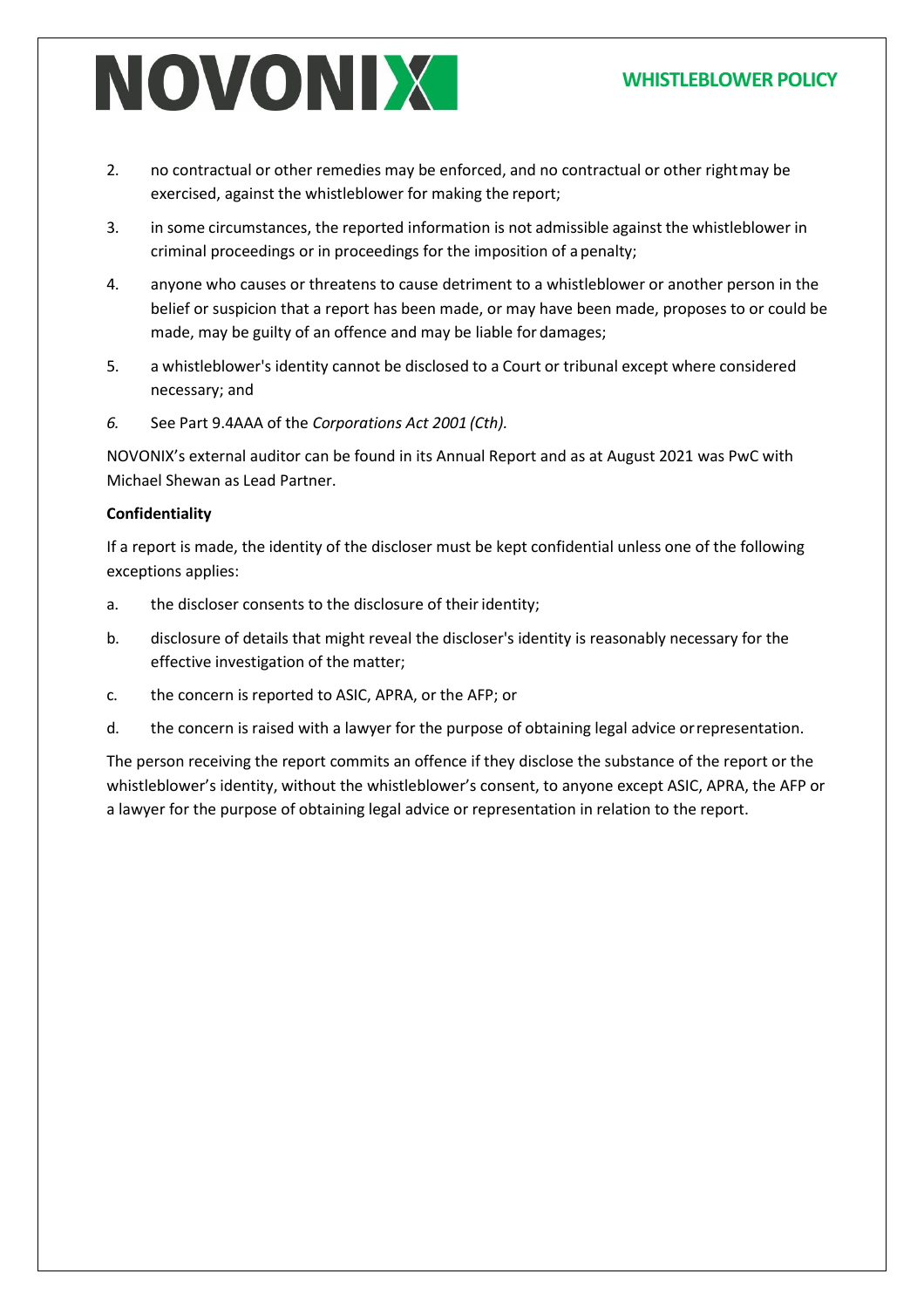### **WHISTLEBLOWER POLICY**

#### **Annexure B – Special Protections under the Taxation Administration Act**

The Taxation Administration Act gives special protection to disclosures about a breach of any Australian tax law by NOVONIX or misconduct in relation to NOVONIX's tax affairs if the following conditions are satisfied:

- 1. the whistleblower is or has been:
	- a. an officer or employee of NOVONIX;
	- b. an individual who supplies goods or services to NOVONIX or an employee of a person who supplies goods or services to NOVONIX;
	- c. an individual who is an associate of NOVONIX;
	- d. a spouse, child, dependent or dependent of the spouse of any individual referred to at (a) to (c) above;
- 2. the report is made to:
	- a. a Protected Disclosure Officer;
	- b. a director, secretary or senior manager of NOVONIX concerned;
	- c. any NOVONIX Company external auditor (or a member of that audit team);
	- d. a registered tax agent or BAS agent who provides tax or BAS services to any itelliHR group company;
	- e. any other employee or officer of NOVONIX who has functions or duties relating to tax affairs of the company (e.g. an internal accountant) ("NOVONIX **recipients**");
	- f. the Commissioner of Taxation; or
	- g. a lawyer for the purpose of obtaining legal advice or representation in relation to a report;and
- 3. if the report is made to a NOVONIX recipient, the whistleblower:
	- a. has reasonable grounds to suspect that the information indicates misconduct, or an improper state of affairs or circumstances, in relation to the tax affairs of NOVONIX or an associate of that company; and
	- b. considers that the information may assist the NOVONIX recipient to perform functions or duties in relation to the tax affairs of NOVONIX or an associate of the company; and
- 4. if the report is made to the Commissioner of Taxation, the whistleblower considers that the information may assist the NOVONIX recipient to perform functions or duties in relation to the tax affairs of NOVONIX or an associate of the company.

The protections given by the Taxation Administration Act when these conditions are met are:

a. the whistleblower is immune from any civil, criminal or administrative legal action (including disciplinary action) for making the disclosure;